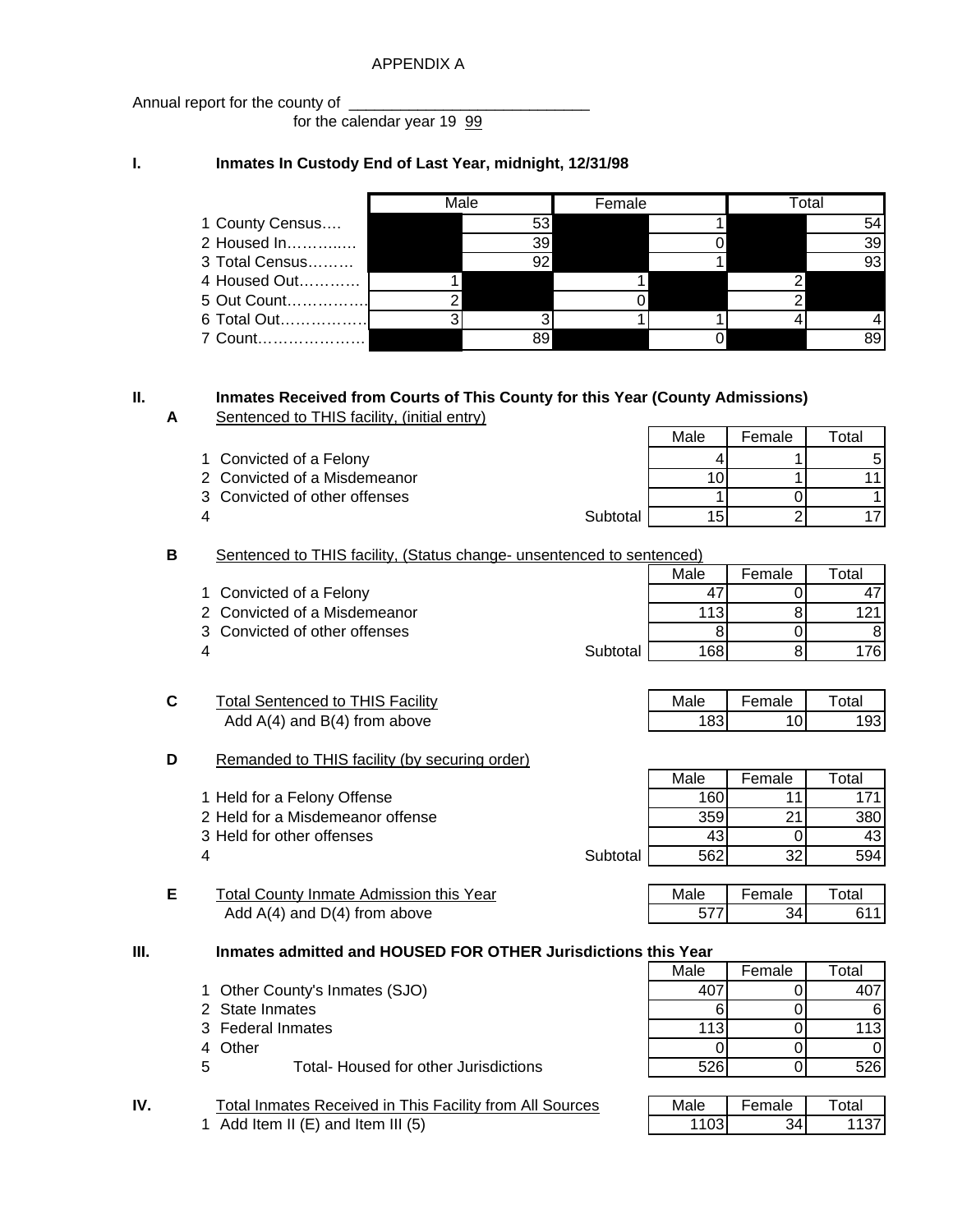- **V. Inmates Discharged from this Facility this year**
	- -
		- 2 Released/Transferred by Order of Court 1998 398 24 422
		- 3 Transferred to DOCS (state readies) 10 10 10 10 10
		-
		- 5 Total- County inmates discharged 525 525 0 525
	- B. Other than County Inmates
		- 1 Boarders Discharged (SJO)
		- 2 Parole Violators (Returned to DOCS)
		- 3 Parole Violators (Released from detainers)
		-
		- 5 Other (escape/Death/transits/etc.)
		- 6 Total- Other than County Discharges
	- C. Total Inmates Discharged From this Facility 1 Add items A  $(5)$  and B  $(6)$

### **VI. Inmates TEMPORARILY housed OUT TO other jurisdictions this Year**

- A Housed out to:
	- 1 Other Counties (SJO)
	- 2 Mental Health Facility
	- 3 Admitted to Medical Hospital
	-
	- 5 Total- Housed out

### **B Returned From:**

- 1 Other Counties
- 2 Mental Health Facility
- 3 Admitted to Medical Hospital
- 
- 5 Total- Returned

# A. County Inmates **Male A.** County Inmates **Male Female Total** 1 Expiration of Sentence 162 162 9 171 4 Other (Death/Escape) 1 1 0 1 1 0 1

| Other than County Inmates                        | Male | Female | Total          |
|--------------------------------------------------|------|--------|----------------|
| 1 Boarders Discharged (SJO)                      | 412  |        | 412            |
| 2 Parole Violators (Returned to DOCS)            |      |        | $\overline{a}$ |
| 3 Parole Violators (Released from detainers)     |      |        | $\Omega$       |
| 4 Federal                                        | 108  |        | 108            |
| 5 Other (escape/Death/transits/etc.)             |      |        | 1              |
| <b>Total- Other than County Discharges</b><br>6. | 525  |        | 525            |

| ۰۵. | male | tal |
|-----|------|-----|
|     |      |     |

| Housed out to:                 | Male | Female | Total |
|--------------------------------|------|--------|-------|
| 1 Other Counties (SJO)         |      | 34     | 39    |
| 2 Mental Health Facility       |      |        | зI    |
| 3 Admitted to Medical Hospital |      |        | 31    |
| Other<br>4                     |      |        |       |
| 5<br>Total- Housed out         | 10.  | 35     | 45 I  |

| <b>Returned From:</b>          | Male | Female | Total |
|--------------------------------|------|--------|-------|
| 1 Other Counties               |      | 33     | 38I   |
| 2 Mental Health Facility       |      |        | 31    |
| 3 Admitted to Medical Hospital |      |        |       |
| Other<br>4                     |      |        |       |
| 5<br><b>Total- Returned</b>    |      |        | 43!   |

### **VII. Inmates in Custody End of THIS YEAR midnight 12/31/\_\_\_**

|                 | Male |    | Female |  | Total |    |
|-----------------|------|----|--------|--|-------|----|
| 1 County Census |      | 59 |        |  |       |    |
| 2 Housed In     |      |    |        |  |       | 40 |
| 3 Total Census  |      | 99 |        |  |       |    |
| 4 Housed Out    |      |    |        |  |       |    |
| 5 Out Count     |      |    |        |  |       |    |
| 6 Total Out     |      |    |        |  |       | 5  |
| 7 Count         |      | 96 |        |  |       | 96 |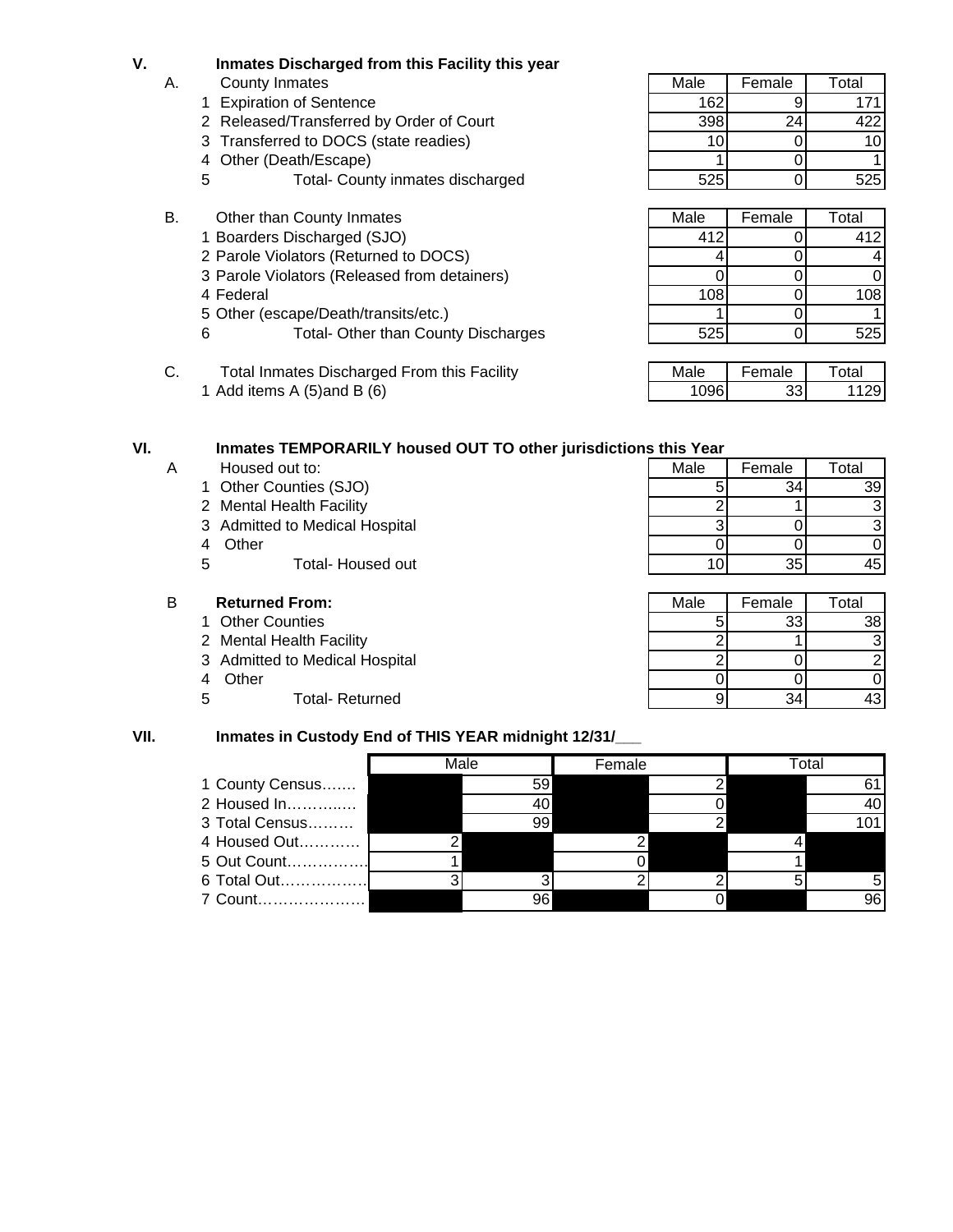### Table 1 **Length of Sentence to this Facility** County Inmates

| Days     | Male | Female | Totals |          | Days                 | Male      | Female | Totals         |
|----------|------|--------|--------|----------|----------------------|-----------|--------|----------------|
| 1-3      | -49  | 4      | 53     |          | 184-186              |           |        |                |
| 4-6      | 20   |        | 20     |          | 187-189              |           |        |                |
| 7-9      | 18   |        | 18     |          | 190-192              |           |        |                |
| 10-12    | 5    |        | 5      |          | 193-195              |           |        |                |
| 13-15    | 6    |        | 6      |          | 196-198              |           |        |                |
| 16-18    |      |        |        |          | 199-201              |           |        |                |
| 19-21    | 9    | 1.     | 10     |          | 202-204              |           |        |                |
| 22-24    |      |        |        |          | 204-207              |           |        |                |
| 25-27    |      |        |        |          | 208-210              |           |        |                |
| 28-30    |      |        |        |          | 211-213              |           |        |                |
| 31-33    |      |        |        |          | 214-216              |           |        |                |
| 34-36    |      |        |        |          | 217-219              |           |        |                |
|          |      |        |        |          |                      |           |        |                |
| 37-39    | 37   | 31     | 40     |          | 220-222              |           |        |                |
| 40-42    |      |        |        |          | 223-225              |           |        |                |
| 43-45    |      |        |        |          | 226-228              |           |        |                |
| 46-48    |      |        |        |          | 229-231              |           |        |                |
| 49-51    |      |        |        |          | 232-234              |           |        |                |
| 52-54    |      |        |        |          | 235-237              |           |        |                |
| 55-57    |      |        |        |          | 238-240              |           |        |                |
| 58-60    | 14   |        | 15     |          | 241-243              |           |        |                |
| 61-63    |      |        |        |          | 244-246              |           |        |                |
| 64-66    |      |        |        |          | 247-249              |           |        |                |
| 67-69    |      |        |        |          | 250-252              |           |        |                |
| 70-72    |      |        |        |          | 253-255              |           |        |                |
| 73-75    |      |        |        |          | 256-258              |           |        |                |
| 76-78    |      |        |        |          | 259-261              |           |        |                |
| 79-81    |      |        |        |          | 262-264              |           |        |                |
| 82-84    |      |        |        |          | 265-267              |           |        |                |
|          |      |        |        |          |                      |           |        |                |
| 85-87    |      |        |        |          | 268-270              |           |        |                |
| 88-90    |      |        |        |          | 271-273              |           |        |                |
| 91-93    |      |        |        |          | 274-276              |           |        |                |
| 94-96    |      |        |        |          | 277-279              | 7         |        | 7              |
| 97-99    |      |        |        |          | 280-282              |           |        |                |
| 100-102  |      |        |        |          | 283-285              |           |        |                |
| 103-105  |      |        |        |          | 286-288              |           |        |                |
| 106-108  |      |        |        |          | 289-291              |           |        |                |
|          |      |        |        |          |                      |           |        |                |
| 109-111  |      |        |        |          | 292-294              |           |        |                |
| 112-114  |      |        |        |          | 295-297              |           |        |                |
|          |      |        |        |          |                      |           |        |                |
| 115-117  |      |        |        |          | 298-300              |           |        |                |
| 118-120  |      |        |        |          | 301-303              |           |        |                |
| 121-123  |      |        |        |          | 304-306              |           |        |                |
| 124-126  |      |        |        |          | 307-309              |           |        |                |
| 127-129  |      |        |        |          | 310-312              |           |        |                |
| 130-132  |      |        |        |          | 313-315              |           |        |                |
| 133-135  |      |        |        |          | 316-318              |           |        |                |
| 136-138  |      |        |        |          | 319-321              |           |        |                |
| 139-141  |      |        |        |          | 322-324              |           |        |                |
| 142-144  |      |        |        |          | 325-327              |           |        |                |
| 145-147  |      |        |        |          | 328-330              |           |        |                |
| 148-150  |      |        |        |          | 331-333              |           |        |                |
| 151-153  |      |        |        |          | 334-336              |           |        |                |
| 154-156  |      |        |        |          | 337-339              |           |        |                |
| 157-159  |      |        |        |          | 340-342              |           |        |                |
| 160-162  |      |        |        |          | 343-345              |           |        |                |
|          |      |        |        |          |                      |           |        |                |
| 163-165  |      |        |        |          | 346-348              |           |        |                |
| 166-168  |      |        |        |          | 349-351              |           |        |                |
| 169-171  |      |        |        |          | 352-354              |           |        |                |
| 172-174  |      |        |        |          | 355-357              |           |        |                |
| 175-177  |      |        |        |          | 358-360              |           |        |                |
| 178-180  |      |        |        |          | 361-363              |           |        |                |
| 181-183  | 10   | 11     | 11     |          | 364-366              | 8         |        |                |
| Subtotal | 168  | 10     | 178    | Column 1 | Subtotal<br>Subtotal | 15<br>168 | 10     | 8<br>15<br>178 |

|                    | Days               | Male | Female | Totals |
|--------------------|--------------------|------|--------|--------|
|                    | 184-186            |      |        |        |
|                    | 187-189            |      |        |        |
|                    | 190-192            |      |        |        |
|                    | 193-195<br>196-198 |      |        |        |
|                    |                    |      |        |        |
|                    | 199-201<br>202-204 |      |        |        |
|                    | 204-207            |      |        |        |
|                    | 208-210            |      |        |        |
|                    | 211-213            |      |        |        |
|                    | 214-216            |      |        |        |
|                    | 217-219            |      |        |        |
|                    | 220-222            |      |        |        |
|                    | 223-225            |      |        |        |
|                    | 226-228            |      |        |        |
|                    | 229-231            |      |        |        |
|                    | 232-234            |      |        |        |
|                    | 235-237            |      |        |        |
|                    | 238-240            |      |        |        |
|                    | 241-243            |      |        |        |
|                    | 244-246            |      |        |        |
|                    | 247-249            |      |        |        |
|                    | 250-252            |      |        |        |
|                    | 253-255            |      |        |        |
|                    | 256-258            |      |        |        |
|                    | 259-261            |      |        |        |
|                    | 262-264            |      |        |        |
|                    | 265-267            |      |        |        |
|                    | 268-270            |      |        |        |
|                    | 271-273            |      |        |        |
|                    | 274-276            |      |        |        |
|                    | 277-279            | 7    |        | 7      |
|                    | 280-282            |      |        |        |
|                    | 283-285            |      |        |        |
|                    | 286-288            |      |        |        |
|                    | 289-291            |      |        |        |
|                    | 292-294            |      |        |        |
|                    | 295-297            |      |        |        |
|                    | 298-300            |      |        |        |
|                    | 301-303            |      |        |        |
|                    | 304-306            |      |        |        |
|                    | 307-309            |      |        |        |
|                    | 310-312            |      |        |        |
|                    | 313-315            |      |        |        |
|                    | 316-318            |      |        |        |
|                    | 319-321            |      |        |        |
|                    | 322-324            |      |        |        |
|                    | 325-327            |      |        |        |
|                    | 328-330            |      |        |        |
|                    | 331-333<br>334-336 |      |        |        |
|                    | 337-339            |      |        |        |
|                    | 340-342            |      |        |        |
|                    | 343-345            |      |        |        |
|                    | 346-348            |      |        |        |
|                    | 349-351            |      |        |        |
|                    | 352-354            |      |        |        |
|                    | 355-357            |      |        |        |
|                    | 358-360            |      |        |        |
|                    | 361-363            |      |        |        |
|                    | 364-366            | 8    |        | 8      |
|                    | Subtotal           | 15   |        | 15     |
| Column 1           | Subtotal           | 168  | 10     | 178    |
| <b>Grand Total</b> |                    | 183  | 10     | 193    |

# of intermittent sentences **Grand Total** 

Male \_\_15\_\_\_ Female \_\_0 \_\_ TOTALS MUST EQUAL ITEM II-C, ON PAGE 1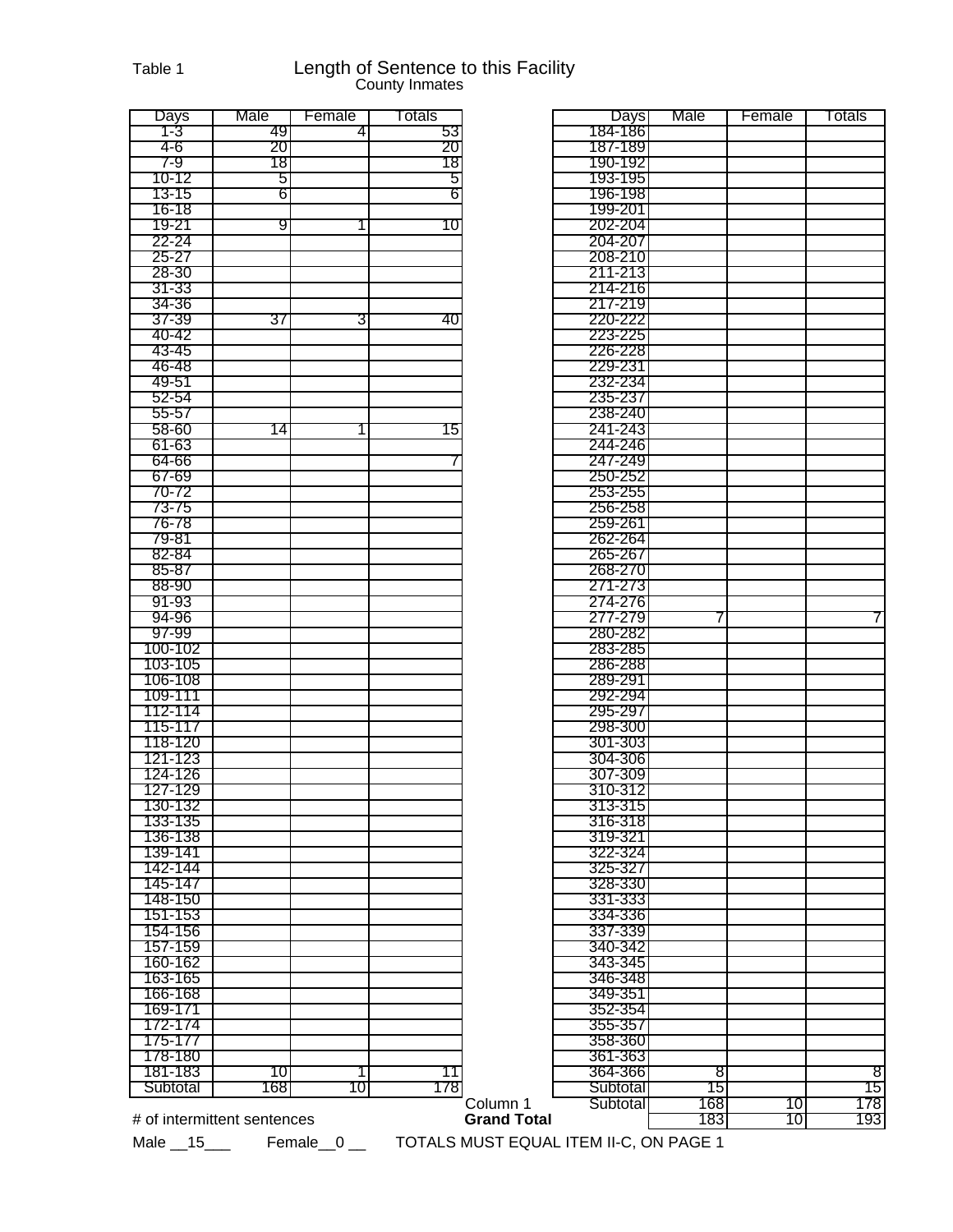| 1-3<br>184-186<br>1741<br>15<br>189<br>4-6<br>56<br>187-189<br>57<br>1  <br>7-9<br>47<br>5<br>52<br>190-192<br>2<br>10-12<br>18<br>18<br>193-195<br>21<br>13-15<br>21<br>196-198<br>16-18<br>199-201<br>$\prime$<br>39<br>202-204<br>19-21<br>34<br>51<br>22-24<br>204-207<br>$\sqrt{2}$<br>8<br>$25 - 27$<br>8<br>208-210<br>43<br>28-30<br>4<br>47<br>211-213<br>2<br>2<br>31-33<br>214-216<br>$\prime$<br>4<br>217-219<br>34-36<br>4<br>3<br>3<br>220-222<br>3<br>37-39<br>3<br>5<br>5<br>223-225<br>1<br>40-42<br>1.<br>8<br>8<br>43-45<br>226-228<br>6<br>46-48<br>6<br>229-231<br>49-51<br>232-234<br>20<br>52-54<br>19<br>235-237<br>1  <br>238-240<br>55-57<br>2<br>58-60<br>241-243<br>61-63<br>244-246<br>247-249<br>64-66<br>1<br>67-69<br>250-252<br>70-72<br>253-255<br>73-75<br>3<br>256-258<br>З<br>76-78<br>259-261<br>79-81<br>262-264<br>$\overline{2}$<br>2<br>82-84<br>265-267<br>85-87<br>268-270<br>2<br>271-273<br>2<br>88-90<br>14<br>14<br>274-276<br>91-93<br>94-96<br>277-279<br>97-99<br>280-282<br>100-102<br>283-285<br>2<br>2<br>103-105<br>286-288<br>106-108<br>289-291<br>5<br>5<br>2<br>109-111<br>292-294<br>2<br>112-114<br>295-297<br>115-117<br>298-300<br>118-120<br>11<br>301-303<br>11<br>121-123<br>304-306<br>124-126<br>307-309<br>127-129<br>310-312<br>130-132<br>313-315<br>6<br>6<br>133-135<br>316-318<br>136-138<br>319-321<br>1<br>139-141<br>322-324<br>1.<br>142-144<br>325-327<br>2<br>145-147<br>328-330<br>2<br>148-150<br>331-333<br>2<br>2<br>151-153<br>334-336<br>337-339<br>154-156<br>340-342<br>157-159<br>343-345<br>160-162<br>163-165<br>346-348<br>166-168<br>349-351<br>169-171<br>352-354<br>172-174<br>355-357<br>175-177<br>358-360<br>178-180<br>361-363<br>181-183<br>364-366<br>2<br>539<br>571<br>32<br>Subtotal<br>$367+$<br>Subtotal<br>32 | Days | Male | Female | Totals |          | <b>Days</b> | Male | Female | Totals |
|--------------------------------------------------------------------------------------------------------------------------------------------------------------------------------------------------------------------------------------------------------------------------------------------------------------------------------------------------------------------------------------------------------------------------------------------------------------------------------------------------------------------------------------------------------------------------------------------------------------------------------------------------------------------------------------------------------------------------------------------------------------------------------------------------------------------------------------------------------------------------------------------------------------------------------------------------------------------------------------------------------------------------------------------------------------------------------------------------------------------------------------------------------------------------------------------------------------------------------------------------------------------------------------------------------------------------------------------------------------------------------------------------------------------------------------------------------------------------------------------------------------------------------------------------------------------------------------------------------------------------------------------------------------------------------------------------------------------------------------------------------------------------------------------------------------------------|------|------|--------|--------|----------|-------------|------|--------|--------|
|                                                                                                                                                                                                                                                                                                                                                                                                                                                                                                                                                                                                                                                                                                                                                                                                                                                                                                                                                                                                                                                                                                                                                                                                                                                                                                                                                                                                                                                                                                                                                                                                                                                                                                                                                                                                                          |      |      |        |        |          |             |      |        |        |
|                                                                                                                                                                                                                                                                                                                                                                                                                                                                                                                                                                                                                                                                                                                                                                                                                                                                                                                                                                                                                                                                                                                                                                                                                                                                                                                                                                                                                                                                                                                                                                                                                                                                                                                                                                                                                          |      |      |        |        |          |             |      |        |        |
|                                                                                                                                                                                                                                                                                                                                                                                                                                                                                                                                                                                                                                                                                                                                                                                                                                                                                                                                                                                                                                                                                                                                                                                                                                                                                                                                                                                                                                                                                                                                                                                                                                                                                                                                                                                                                          |      |      |        |        |          |             |      |        | 2      |
|                                                                                                                                                                                                                                                                                                                                                                                                                                                                                                                                                                                                                                                                                                                                                                                                                                                                                                                                                                                                                                                                                                                                                                                                                                                                                                                                                                                                                                                                                                                                                                                                                                                                                                                                                                                                                          |      |      |        |        |          |             |      |        |        |
|                                                                                                                                                                                                                                                                                                                                                                                                                                                                                                                                                                                                                                                                                                                                                                                                                                                                                                                                                                                                                                                                                                                                                                                                                                                                                                                                                                                                                                                                                                                                                                                                                                                                                                                                                                                                                          |      |      |        |        |          |             |      |        |        |
|                                                                                                                                                                                                                                                                                                                                                                                                                                                                                                                                                                                                                                                                                                                                                                                                                                                                                                                                                                                                                                                                                                                                                                                                                                                                                                                                                                                                                                                                                                                                                                                                                                                                                                                                                                                                                          |      |      |        |        |          |             |      |        |        |
|                                                                                                                                                                                                                                                                                                                                                                                                                                                                                                                                                                                                                                                                                                                                                                                                                                                                                                                                                                                                                                                                                                                                                                                                                                                                                                                                                                                                                                                                                                                                                                                                                                                                                                                                                                                                                          |      |      |        |        |          |             |      |        |        |
|                                                                                                                                                                                                                                                                                                                                                                                                                                                                                                                                                                                                                                                                                                                                                                                                                                                                                                                                                                                                                                                                                                                                                                                                                                                                                                                                                                                                                                                                                                                                                                                                                                                                                                                                                                                                                          |      |      |        |        |          |             |      |        |        |
|                                                                                                                                                                                                                                                                                                                                                                                                                                                                                                                                                                                                                                                                                                                                                                                                                                                                                                                                                                                                                                                                                                                                                                                                                                                                                                                                                                                                                                                                                                                                                                                                                                                                                                                                                                                                                          |      |      |        |        |          |             |      |        |        |
|                                                                                                                                                                                                                                                                                                                                                                                                                                                                                                                                                                                                                                                                                                                                                                                                                                                                                                                                                                                                                                                                                                                                                                                                                                                                                                                                                                                                                                                                                                                                                                                                                                                                                                                                                                                                                          |      |      |        |        |          |             |      |        |        |
|                                                                                                                                                                                                                                                                                                                                                                                                                                                                                                                                                                                                                                                                                                                                                                                                                                                                                                                                                                                                                                                                                                                                                                                                                                                                                                                                                                                                                                                                                                                                                                                                                                                                                                                                                                                                                          |      |      |        |        |          |             |      |        |        |
|                                                                                                                                                                                                                                                                                                                                                                                                                                                                                                                                                                                                                                                                                                                                                                                                                                                                                                                                                                                                                                                                                                                                                                                                                                                                                                                                                                                                                                                                                                                                                                                                                                                                                                                                                                                                                          |      |      |        |        |          |             |      |        |        |
|                                                                                                                                                                                                                                                                                                                                                                                                                                                                                                                                                                                                                                                                                                                                                                                                                                                                                                                                                                                                                                                                                                                                                                                                                                                                                                                                                                                                                                                                                                                                                                                                                                                                                                                                                                                                                          |      |      |        |        |          |             |      |        |        |
|                                                                                                                                                                                                                                                                                                                                                                                                                                                                                                                                                                                                                                                                                                                                                                                                                                                                                                                                                                                                                                                                                                                                                                                                                                                                                                                                                                                                                                                                                                                                                                                                                                                                                                                                                                                                                          |      |      |        |        |          |             |      |        |        |
|                                                                                                                                                                                                                                                                                                                                                                                                                                                                                                                                                                                                                                                                                                                                                                                                                                                                                                                                                                                                                                                                                                                                                                                                                                                                                                                                                                                                                                                                                                                                                                                                                                                                                                                                                                                                                          |      |      |        |        |          |             |      |        |        |
|                                                                                                                                                                                                                                                                                                                                                                                                                                                                                                                                                                                                                                                                                                                                                                                                                                                                                                                                                                                                                                                                                                                                                                                                                                                                                                                                                                                                                                                                                                                                                                                                                                                                                                                                                                                                                          |      |      |        |        |          |             |      |        |        |
|                                                                                                                                                                                                                                                                                                                                                                                                                                                                                                                                                                                                                                                                                                                                                                                                                                                                                                                                                                                                                                                                                                                                                                                                                                                                                                                                                                                                                                                                                                                                                                                                                                                                                                                                                                                                                          |      |      |        |        |          |             |      |        | 1      |
|                                                                                                                                                                                                                                                                                                                                                                                                                                                                                                                                                                                                                                                                                                                                                                                                                                                                                                                                                                                                                                                                                                                                                                                                                                                                                                                                                                                                                                                                                                                                                                                                                                                                                                                                                                                                                          |      |      |        |        |          |             |      |        |        |
|                                                                                                                                                                                                                                                                                                                                                                                                                                                                                                                                                                                                                                                                                                                                                                                                                                                                                                                                                                                                                                                                                                                                                                                                                                                                                                                                                                                                                                                                                                                                                                                                                                                                                                                                                                                                                          |      |      |        |        |          |             |      |        |        |
|                                                                                                                                                                                                                                                                                                                                                                                                                                                                                                                                                                                                                                                                                                                                                                                                                                                                                                                                                                                                                                                                                                                                                                                                                                                                                                                                                                                                                                                                                                                                                                                                                                                                                                                                                                                                                          |      |      |        |        |          |             |      |        | 2      |
|                                                                                                                                                                                                                                                                                                                                                                                                                                                                                                                                                                                                                                                                                                                                                                                                                                                                                                                                                                                                                                                                                                                                                                                                                                                                                                                                                                                                                                                                                                                                                                                                                                                                                                                                                                                                                          |      |      |        |        |          |             |      |        |        |
|                                                                                                                                                                                                                                                                                                                                                                                                                                                                                                                                                                                                                                                                                                                                                                                                                                                                                                                                                                                                                                                                                                                                                                                                                                                                                                                                                                                                                                                                                                                                                                                                                                                                                                                                                                                                                          |      |      |        |        |          |             |      |        |        |
|                                                                                                                                                                                                                                                                                                                                                                                                                                                                                                                                                                                                                                                                                                                                                                                                                                                                                                                                                                                                                                                                                                                                                                                                                                                                                                                                                                                                                                                                                                                                                                                                                                                                                                                                                                                                                          |      |      |        |        |          |             |      |        | 2      |
|                                                                                                                                                                                                                                                                                                                                                                                                                                                                                                                                                                                                                                                                                                                                                                                                                                                                                                                                                                                                                                                                                                                                                                                                                                                                                                                                                                                                                                                                                                                                                                                                                                                                                                                                                                                                                          |      |      |        |        |          |             |      |        |        |
|                                                                                                                                                                                                                                                                                                                                                                                                                                                                                                                                                                                                                                                                                                                                                                                                                                                                                                                                                                                                                                                                                                                                                                                                                                                                                                                                                                                                                                                                                                                                                                                                                                                                                                                                                                                                                          |      |      |        |        |          |             |      |        |        |
|                                                                                                                                                                                                                                                                                                                                                                                                                                                                                                                                                                                                                                                                                                                                                                                                                                                                                                                                                                                                                                                                                                                                                                                                                                                                                                                                                                                                                                                                                                                                                                                                                                                                                                                                                                                                                          |      |      |        |        |          |             |      |        |        |
|                                                                                                                                                                                                                                                                                                                                                                                                                                                                                                                                                                                                                                                                                                                                                                                                                                                                                                                                                                                                                                                                                                                                                                                                                                                                                                                                                                                                                                                                                                                                                                                                                                                                                                                                                                                                                          |      |      |        |        |          |             |      |        |        |
|                                                                                                                                                                                                                                                                                                                                                                                                                                                                                                                                                                                                                                                                                                                                                                                                                                                                                                                                                                                                                                                                                                                                                                                                                                                                                                                                                                                                                                                                                                                                                                                                                                                                                                                                                                                                                          |      |      |        |        |          |             |      |        |        |
|                                                                                                                                                                                                                                                                                                                                                                                                                                                                                                                                                                                                                                                                                                                                                                                                                                                                                                                                                                                                                                                                                                                                                                                                                                                                                                                                                                                                                                                                                                                                                                                                                                                                                                                                                                                                                          |      |      |        |        |          |             |      |        |        |
|                                                                                                                                                                                                                                                                                                                                                                                                                                                                                                                                                                                                                                                                                                                                                                                                                                                                                                                                                                                                                                                                                                                                                                                                                                                                                                                                                                                                                                                                                                                                                                                                                                                                                                                                                                                                                          |      |      |        |        |          |             |      |        |        |
|                                                                                                                                                                                                                                                                                                                                                                                                                                                                                                                                                                                                                                                                                                                                                                                                                                                                                                                                                                                                                                                                                                                                                                                                                                                                                                                                                                                                                                                                                                                                                                                                                                                                                                                                                                                                                          |      |      |        |        |          |             |      |        |        |
|                                                                                                                                                                                                                                                                                                                                                                                                                                                                                                                                                                                                                                                                                                                                                                                                                                                                                                                                                                                                                                                                                                                                                                                                                                                                                                                                                                                                                                                                                                                                                                                                                                                                                                                                                                                                                          |      |      |        |        |          |             |      |        |        |
|                                                                                                                                                                                                                                                                                                                                                                                                                                                                                                                                                                                                                                                                                                                                                                                                                                                                                                                                                                                                                                                                                                                                                                                                                                                                                                                                                                                                                                                                                                                                                                                                                                                                                                                                                                                                                          |      |      |        |        |          |             |      |        |        |
|                                                                                                                                                                                                                                                                                                                                                                                                                                                                                                                                                                                                                                                                                                                                                                                                                                                                                                                                                                                                                                                                                                                                                                                                                                                                                                                                                                                                                                                                                                                                                                                                                                                                                                                                                                                                                          |      |      |        |        |          |             |      |        |        |
|                                                                                                                                                                                                                                                                                                                                                                                                                                                                                                                                                                                                                                                                                                                                                                                                                                                                                                                                                                                                                                                                                                                                                                                                                                                                                                                                                                                                                                                                                                                                                                                                                                                                                                                                                                                                                          |      |      |        |        |          |             |      |        |        |
|                                                                                                                                                                                                                                                                                                                                                                                                                                                                                                                                                                                                                                                                                                                                                                                                                                                                                                                                                                                                                                                                                                                                                                                                                                                                                                                                                                                                                                                                                                                                                                                                                                                                                                                                                                                                                          |      |      |        |        |          |             |      |        | 1      |
|                                                                                                                                                                                                                                                                                                                                                                                                                                                                                                                                                                                                                                                                                                                                                                                                                                                                                                                                                                                                                                                                                                                                                                                                                                                                                                                                                                                                                                                                                                                                                                                                                                                                                                                                                                                                                          |      |      |        |        |          |             |      |        |        |
|                                                                                                                                                                                                                                                                                                                                                                                                                                                                                                                                                                                                                                                                                                                                                                                                                                                                                                                                                                                                                                                                                                                                                                                                                                                                                                                                                                                                                                                                                                                                                                                                                                                                                                                                                                                                                          |      |      |        |        |          |             |      |        |        |
|                                                                                                                                                                                                                                                                                                                                                                                                                                                                                                                                                                                                                                                                                                                                                                                                                                                                                                                                                                                                                                                                                                                                                                                                                                                                                                                                                                                                                                                                                                                                                                                                                                                                                                                                                                                                                          |      |      |        |        |          |             |      |        |        |
|                                                                                                                                                                                                                                                                                                                                                                                                                                                                                                                                                                                                                                                                                                                                                                                                                                                                                                                                                                                                                                                                                                                                                                                                                                                                                                                                                                                                                                                                                                                                                                                                                                                                                                                                                                                                                          |      |      |        |        |          |             |      |        |        |
|                                                                                                                                                                                                                                                                                                                                                                                                                                                                                                                                                                                                                                                                                                                                                                                                                                                                                                                                                                                                                                                                                                                                                                                                                                                                                                                                                                                                                                                                                                                                                                                                                                                                                                                                                                                                                          |      |      |        |        |          |             |      |        |        |
|                                                                                                                                                                                                                                                                                                                                                                                                                                                                                                                                                                                                                                                                                                                                                                                                                                                                                                                                                                                                                                                                                                                                                                                                                                                                                                                                                                                                                                                                                                                                                                                                                                                                                                                                                                                                                          |      |      |        |        |          |             |      |        |        |
|                                                                                                                                                                                                                                                                                                                                                                                                                                                                                                                                                                                                                                                                                                                                                                                                                                                                                                                                                                                                                                                                                                                                                                                                                                                                                                                                                                                                                                                                                                                                                                                                                                                                                                                                                                                                                          |      |      |        |        |          |             |      |        |        |
|                                                                                                                                                                                                                                                                                                                                                                                                                                                                                                                                                                                                                                                                                                                                                                                                                                                                                                                                                                                                                                                                                                                                                                                                                                                                                                                                                                                                                                                                                                                                                                                                                                                                                                                                                                                                                          |      |      |        |        |          |             |      |        |        |
|                                                                                                                                                                                                                                                                                                                                                                                                                                                                                                                                                                                                                                                                                                                                                                                                                                                                                                                                                                                                                                                                                                                                                                                                                                                                                                                                                                                                                                                                                                                                                                                                                                                                                                                                                                                                                          |      |      |        |        |          |             |      |        |        |
|                                                                                                                                                                                                                                                                                                                                                                                                                                                                                                                                                                                                                                                                                                                                                                                                                                                                                                                                                                                                                                                                                                                                                                                                                                                                                                                                                                                                                                                                                                                                                                                                                                                                                                                                                                                                                          |      |      |        |        |          |             |      |        |        |
|                                                                                                                                                                                                                                                                                                                                                                                                                                                                                                                                                                                                                                                                                                                                                                                                                                                                                                                                                                                                                                                                                                                                                                                                                                                                                                                                                                                                                                                                                                                                                                                                                                                                                                                                                                                                                          |      |      |        |        |          |             |      |        |        |
|                                                                                                                                                                                                                                                                                                                                                                                                                                                                                                                                                                                                                                                                                                                                                                                                                                                                                                                                                                                                                                                                                                                                                                                                                                                                                                                                                                                                                                                                                                                                                                                                                                                                                                                                                                                                                          |      |      |        |        |          |             |      |        |        |
|                                                                                                                                                                                                                                                                                                                                                                                                                                                                                                                                                                                                                                                                                                                                                                                                                                                                                                                                                                                                                                                                                                                                                                                                                                                                                                                                                                                                                                                                                                                                                                                                                                                                                                                                                                                                                          |      |      |        |        |          |             |      |        |        |
|                                                                                                                                                                                                                                                                                                                                                                                                                                                                                                                                                                                                                                                                                                                                                                                                                                                                                                                                                                                                                                                                                                                                                                                                                                                                                                                                                                                                                                                                                                                                                                                                                                                                                                                                                                                                                          |      |      |        |        |          |             |      |        |        |
|                                                                                                                                                                                                                                                                                                                                                                                                                                                                                                                                                                                                                                                                                                                                                                                                                                                                                                                                                                                                                                                                                                                                                                                                                                                                                                                                                                                                                                                                                                                                                                                                                                                                                                                                                                                                                          |      |      |        |        |          |             |      |        |        |
|                                                                                                                                                                                                                                                                                                                                                                                                                                                                                                                                                                                                                                                                                                                                                                                                                                                                                                                                                                                                                                                                                                                                                                                                                                                                                                                                                                                                                                                                                                                                                                                                                                                                                                                                                                                                                          |      |      |        |        |          |             |      |        |        |
|                                                                                                                                                                                                                                                                                                                                                                                                                                                                                                                                                                                                                                                                                                                                                                                                                                                                                                                                                                                                                                                                                                                                                                                                                                                                                                                                                                                                                                                                                                                                                                                                                                                                                                                                                                                                                          |      |      |        |        |          |             |      |        |        |
|                                                                                                                                                                                                                                                                                                                                                                                                                                                                                                                                                                                                                                                                                                                                                                                                                                                                                                                                                                                                                                                                                                                                                                                                                                                                                                                                                                                                                                                                                                                                                                                                                                                                                                                                                                                                                          |      |      |        |        |          |             |      |        |        |
|                                                                                                                                                                                                                                                                                                                                                                                                                                                                                                                                                                                                                                                                                                                                                                                                                                                                                                                                                                                                                                                                                                                                                                                                                                                                                                                                                                                                                                                                                                                                                                                                                                                                                                                                                                                                                          |      |      |        |        |          |             |      |        |        |
|                                                                                                                                                                                                                                                                                                                                                                                                                                                                                                                                                                                                                                                                                                                                                                                                                                                                                                                                                                                                                                                                                                                                                                                                                                                                                                                                                                                                                                                                                                                                                                                                                                                                                                                                                                                                                          |      |      |        |        |          |             |      |        |        |
|                                                                                                                                                                                                                                                                                                                                                                                                                                                                                                                                                                                                                                                                                                                                                                                                                                                                                                                                                                                                                                                                                                                                                                                                                                                                                                                                                                                                                                                                                                                                                                                                                                                                                                                                                                                                                          |      |      |        |        |          |             |      |        |        |
|                                                                                                                                                                                                                                                                                                                                                                                                                                                                                                                                                                                                                                                                                                                                                                                                                                                                                                                                                                                                                                                                                                                                                                                                                                                                                                                                                                                                                                                                                                                                                                                                                                                                                                                                                                                                                          |      |      |        |        |          |             |      |        |        |
|                                                                                                                                                                                                                                                                                                                                                                                                                                                                                                                                                                                                                                                                                                                                                                                                                                                                                                                                                                                                                                                                                                                                                                                                                                                                                                                                                                                                                                                                                                                                                                                                                                                                                                                                                                                                                          |      |      |        |        |          |             |      |        |        |
|                                                                                                                                                                                                                                                                                                                                                                                                                                                                                                                                                                                                                                                                                                                                                                                                                                                                                                                                                                                                                                                                                                                                                                                                                                                                                                                                                                                                                                                                                                                                                                                                                                                                                                                                                                                                                          |      |      |        |        |          |             |      |        |        |
|                                                                                                                                                                                                                                                                                                                                                                                                                                                                                                                                                                                                                                                                                                                                                                                                                                                                                                                                                                                                                                                                                                                                                                                                                                                                                                                                                                                                                                                                                                                                                                                                                                                                                                                                                                                                                          |      |      |        |        |          |             |      |        |        |
|                                                                                                                                                                                                                                                                                                                                                                                                                                                                                                                                                                                                                                                                                                                                                                                                                                                                                                                                                                                                                                                                                                                                                                                                                                                                                                                                                                                                                                                                                                                                                                                                                                                                                                                                                                                                                          |      |      |        |        |          |             |      |        |        |
|                                                                                                                                                                                                                                                                                                                                                                                                                                                                                                                                                                                                                                                                                                                                                                                                                                                                                                                                                                                                                                                                                                                                                                                                                                                                                                                                                                                                                                                                                                                                                                                                                                                                                                                                                                                                                          |      |      |        |        |          |             |      |        |        |
|                                                                                                                                                                                                                                                                                                                                                                                                                                                                                                                                                                                                                                                                                                                                                                                                                                                                                                                                                                                                                                                                                                                                                                                                                                                                                                                                                                                                                                                                                                                                                                                                                                                                                                                                                                                                                          |      |      |        |        |          |             |      |        |        |
|                                                                                                                                                                                                                                                                                                                                                                                                                                                                                                                                                                                                                                                                                                                                                                                                                                                                                                                                                                                                                                                                                                                                                                                                                                                                                                                                                                                                                                                                                                                                                                                                                                                                                                                                                                                                                          |      |      |        |        |          |             |      |        |        |
|                                                                                                                                                                                                                                                                                                                                                                                                                                                                                                                                                                                                                                                                                                                                                                                                                                                                                                                                                                                                                                                                                                                                                                                                                                                                                                                                                                                                                                                                                                                                                                                                                                                                                                                                                                                                                          |      |      |        |        |          |             |      |        | 33     |
|                                                                                                                                                                                                                                                                                                                                                                                                                                                                                                                                                                                                                                                                                                                                                                                                                                                                                                                                                                                                                                                                                                                                                                                                                                                                                                                                                                                                                                                                                                                                                                                                                                                                                                                                                                                                                          |      |      |        |        | Column 1 | Subtotal    | 539  | 32     | 571    |

**Grand Total** 571 33 604